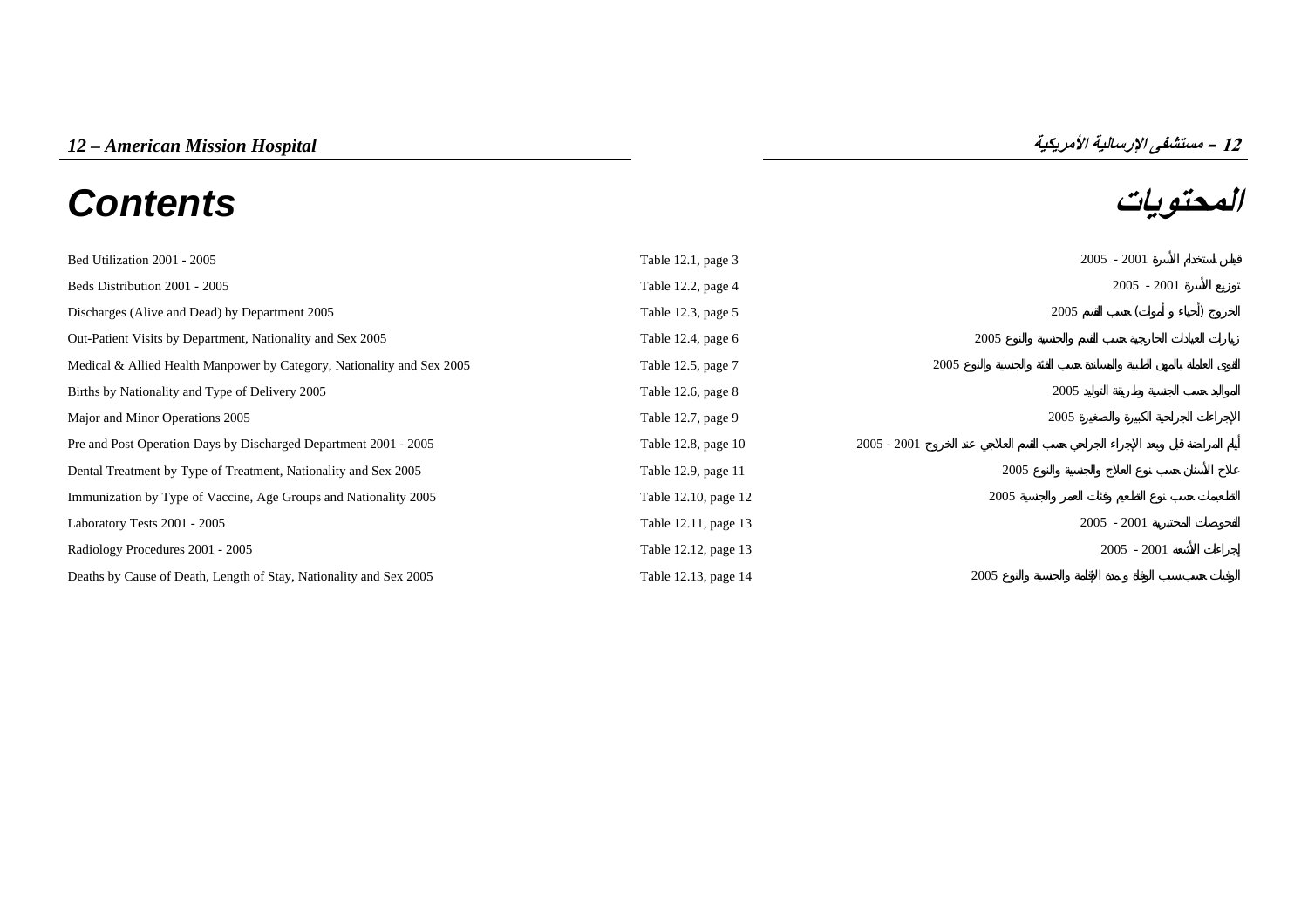### **2005 - 2001**

**Bed Utilization 2001 - 2005** 

<span id="page-1-0"></span>

| <b>Description</b>         | 2005   | 2004   | 2003   | 2002   | 2001   |
|----------------------------|--------|--------|--------|--------|--------|
| <b>Total Admissions</b>    | 2,293  | 1,841  | 1,803  | 2,152  | 2,032  |
| <b>Total Discharges</b>    | 2,289  | 1,824  | 1,654  | 2,138  | 2,032  |
| Number of beds             | 40     | 40     | 40     | 40     | 40     |
| Bed days available         | 14,600 | 14,640 | 14,600 | 14,600 | 14,600 |
| Patient days-overnight     | 4,622  | 4,606  | 4,578  | 5,181  | 4,884  |
| Patients days < 1 day      | 547    | 281    | 284    | 433    | 408    |
| <b>Total Patients days</b> | 5,169  | 4,887  | 4,862  | 5,614  | 5,292  |
| Bed occupancy rate         | 35.4   | 33.4   | 33.3   | 38.5   | 36.2   |
| Turnover rate              | 57.2   | 45.6   | 41.4   | 53.5   | 50.8   |
| Turnover interval          | 4.1    | 5.3    | 5.9    | 4.2    | 4.6    |
| Average daily admission    | 6.3    | 5.0    | 4.9    | 5.9    | 5.6    |
| Average daily discharge    | 6.3    | 5.0    | 4.5    | 5.8    | 5.6    |
| Average length of stay     | 2.3    | 2.7    | 2.9    | 2.6    | 2.6    |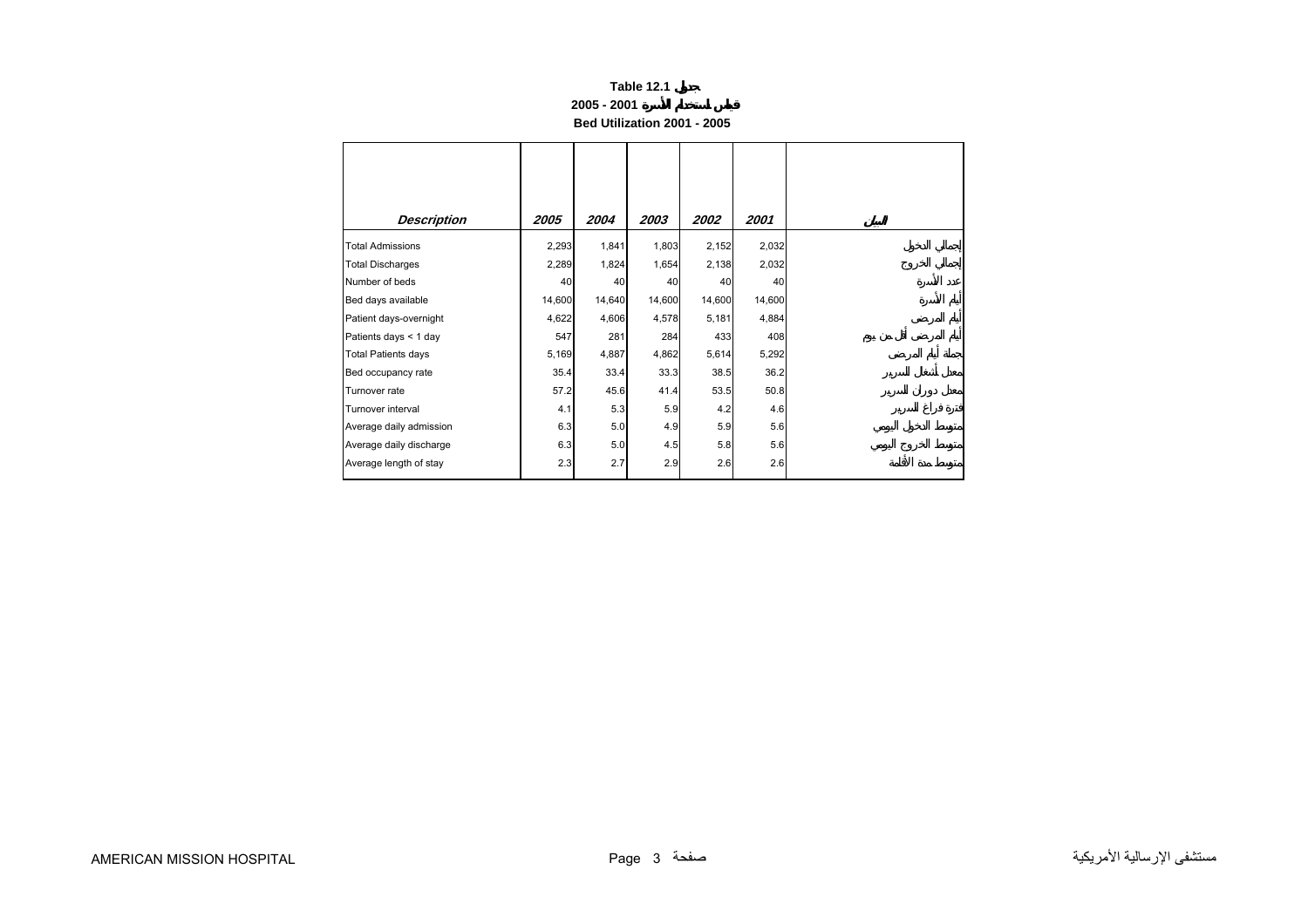## **Table 12.2 2005 - 2001 Beds Distribution 2001 - 2005**

<span id="page-2-0"></span>

| Service                 | 2005 | 2004 | 2003 | 2002 | 2001 |  |
|-------------------------|------|------|------|------|------|--|
| Private Ward (VIP)      | 3    | 3    | 3    | 3    | 3    |  |
| Medical & Surgical      | 21   | 21   | 21   | 21   | 21   |  |
| Obstetrics & Gynecology | 16   | 16   | 16   | 16   | 16   |  |
| <b>Total</b>            | 40   | 40   | 40   | 40   | 40   |  |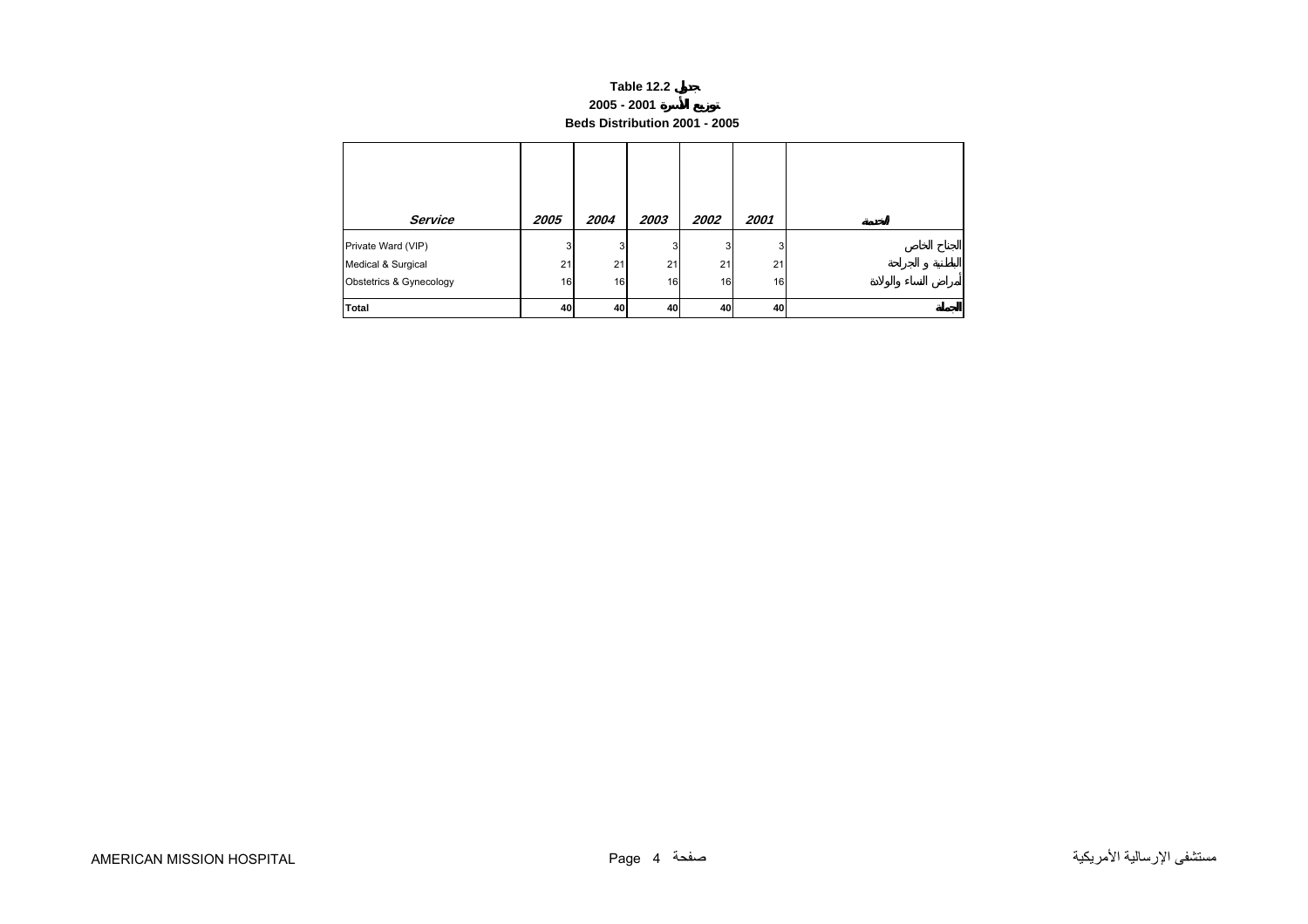## **2005 ( ) Discharges (Alive and Dead) by Department 2005**

<span id="page-3-0"></span>

|                       | <b>Total</b> |       | <b>Dead</b> |     | Alive |       |  |
|-----------------------|--------------|-------|-------------|-----|-------|-------|--|
| <b>Department</b>     | %            | No.   | %           | No. | %     | No.   |  |
| Medical               | 12.1         | 276   | 66.7        | 4   | 11.9  | 272   |  |
| E.N.T                 | 9.7          | 221   |             |     | 9.7   | 221   |  |
| Obstetrics/Gynecology | 41.0         | 939   |             |     | 41.1  | 939   |  |
| Surgery               | 24.1         | 552   |             |     | 24.2  | 552   |  |
| Paediatric            | 13.1         | 300   | 33.3        | 2   | 13.1  | 298   |  |
| Opthalmology          |              |       |             |     |       |       |  |
| Total                 | 100.0        | 2,289 | 100.0       | 6   | 100.0 | 2,283 |  |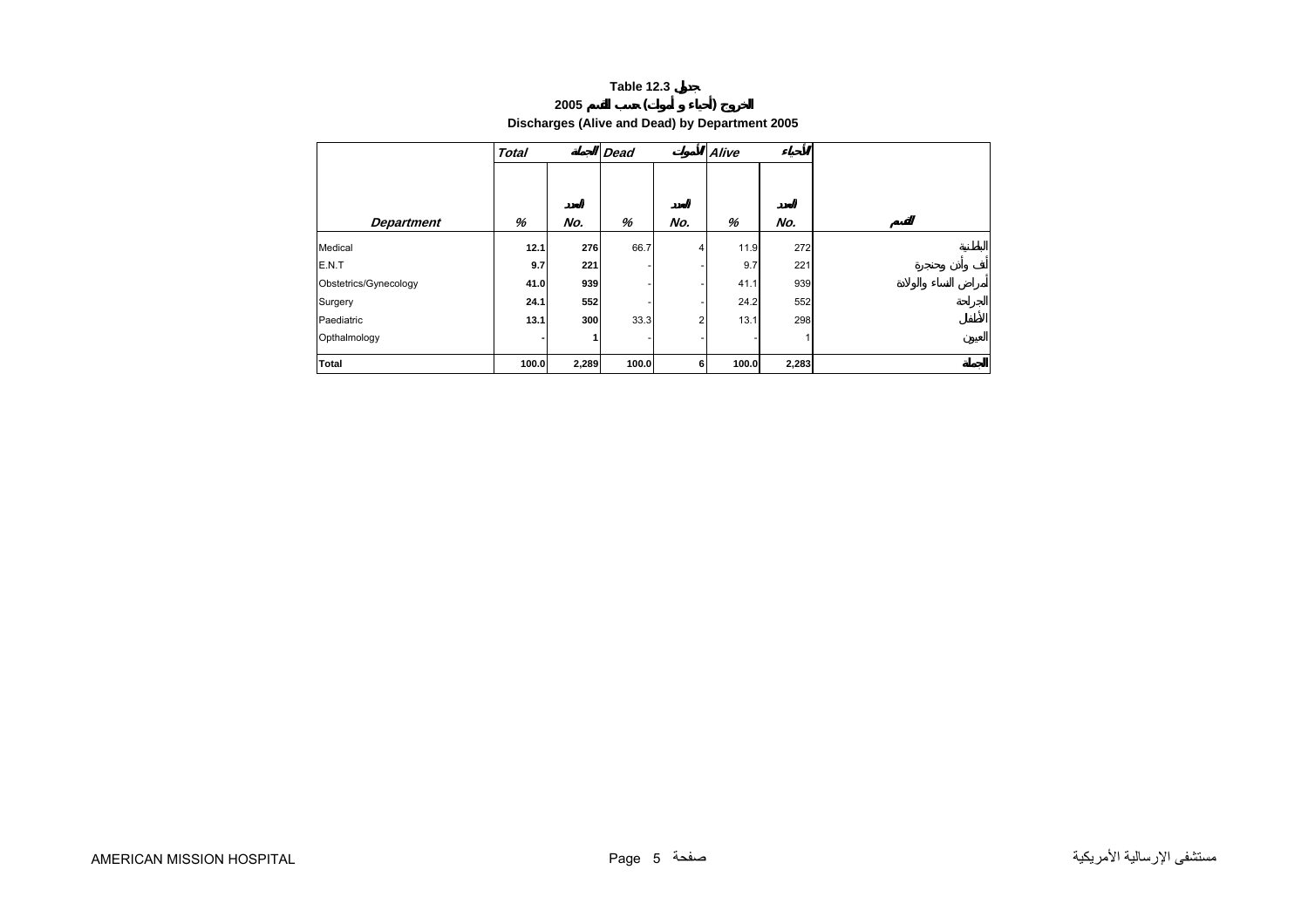## **2005**

## **Out-Patient Visits by Department, Nationality and Sex 2005**

<span id="page-4-0"></span>

|                                      | <b>Total</b> |        |             | Non-Bahraini |        |             | <b>Bahraini</b> |        |        |                         |
|--------------------------------------|--------------|--------|-------------|--------------|--------|-------------|-----------------|--------|--------|-------------------------|
| <b>Department</b>                    | Total        | Female | <b>Male</b> | Total        | Female | <b>Male</b> | Total           | Female | Male   |                         |
|                                      |              |        |             |              |        |             |                 |        |        |                         |
| <b>General Practice</b>              | 57,913       | 22,969 | 34,944      | 35,410       | 12,393 | 23,017      | 22,503          | 10,576 | 11,927 |                         |
| Dental                               | 14,602       | 7,554  | 7,048       | 9,681        | 4,880  | 4,801       | 4,921           | 2,674  | 2,247  |                         |
| Medical <sup>1</sup>                 | 18,316       | 9,909  | 8,407       | 11,338       | 5,770  | 5,568       | 6,978           | 4,139  | 2,839  |                         |
| Obstetrics & Gynecology <sup>2</sup> | 19,217       | 19,217 |             | 11,703       | 11,703 |             | 7,514           | 7,514  |        | $\overline{\mathbf{c}}$ |
| Paediatrics                          | 16,485       | 8,919  | 7,566       | 10,204       | 5,193  | 5,011       | 6,281           | 3,726  | 2,555  |                         |
| Surgical                             | 5,618        | 3,039  | 2,579       | 3,477        | 1,769  | 1,708       | 2,141           | 1,270  | 871    |                         |
| Orthopedics                          | 7,784        | 4,211  | 3,573       | 4,818        | 2,452  | 2,366       | 2,966           | 1,759  | 1,207  |                         |
| E.N.T.                               | 8,815        | 4,769  | 4,046       | 5,457        | 2,777  | 2,680       | 3,358           | 1,992  | 1,366  |                         |
| Dermatology                          | 5,948        | 3,218  | 2,730       | 3,682        | 1,874  | 1,808       | 2,266           | 1,344  | 922    |                         |
| Total                                | 154,698      | 83,805 | 70,893      | 95,770       | 48,811 | 46,959      | 58,928          | 34,994 | 23,934 |                         |

*1 Medical including Psychiatric and Ophthalmology visits.* . *<sup>1</sup>*

*2 Obstetrics & Gynecology including Antenatal visits.* . *<sup>2</sup>*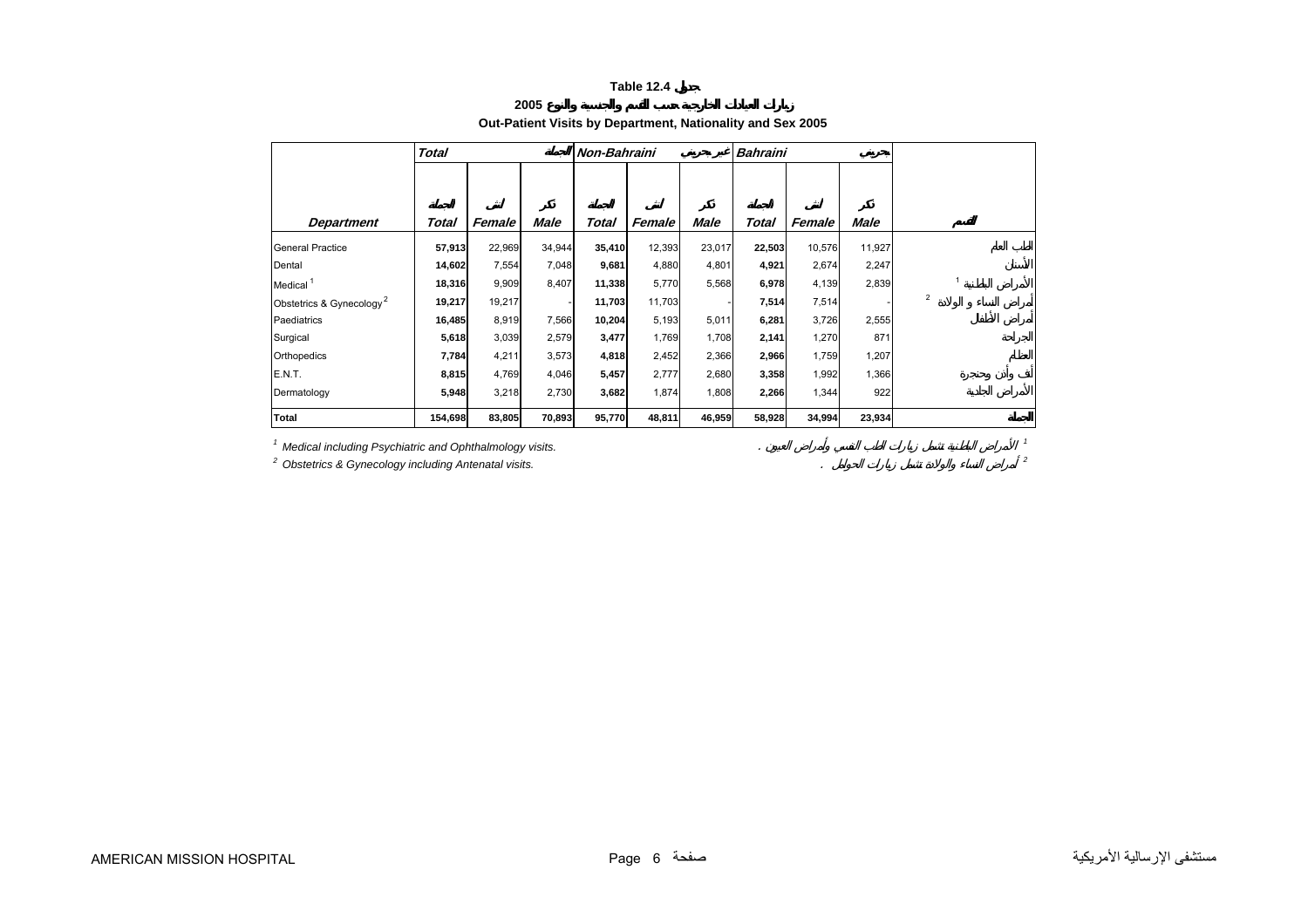**2005**

## **Medical & Allied Health Manpower by Category, Nationality and Sex 2005**

<span id="page-5-0"></span>

|                                                                         | <b>Total</b> |        |             | الجملة Non-Bahraini |        |      | Bahraini غير بحريني |        | بعريني |
|-------------------------------------------------------------------------|--------------|--------|-------------|---------------------|--------|------|---------------------|--------|--------|
|                                                                         |              |        |             |                     |        |      |                     |        |        |
|                                                                         | الجملة       | أنشى   | نکر         | الجملة              | أنشى   | نكر  | الجملة              | أنشى   | نكر    |
| Category                                                                | <b>Total</b> | Female | <b>Male</b> | <b>Total</b>        | Female | Male | <b>Total</b>        | Female | Male   |
| Physicians                                                              | 46           | 22     | 24          | 41                  | 19     | 22   |                     |        |        |
| Dentists                                                                | 10           |        |             |                     |        |      |                     |        |        |
| Nurses *                                                                | 89           | 83     |             | 85                  | 79     |      |                     |        |        |
| <b>Practical Nurses</b>                                                 |              |        |             |                     |        |      |                     |        |        |
| Pharmacists & Technicians                                               | 14           |        |             | 12                  |        |      |                     |        |        |
| Dental Hygienists & Technicians                                         | 11           |        |             |                     |        |      |                     |        |        |
| Laboratory Technologists & Technicians                                  | 10           |        |             |                     |        |      |                     |        |        |
| Radiographers and Technicians                                           |              |        |             |                     |        |      |                     |        |        |
| Physiotherapists, Occupational Therapists & Technicians                 |              |        |             |                     |        |      |                     |        |        |
| * Nurses excluding practical nurses and other grades below staff nurse. |              |        |             |                     |        |      |                     |        |        |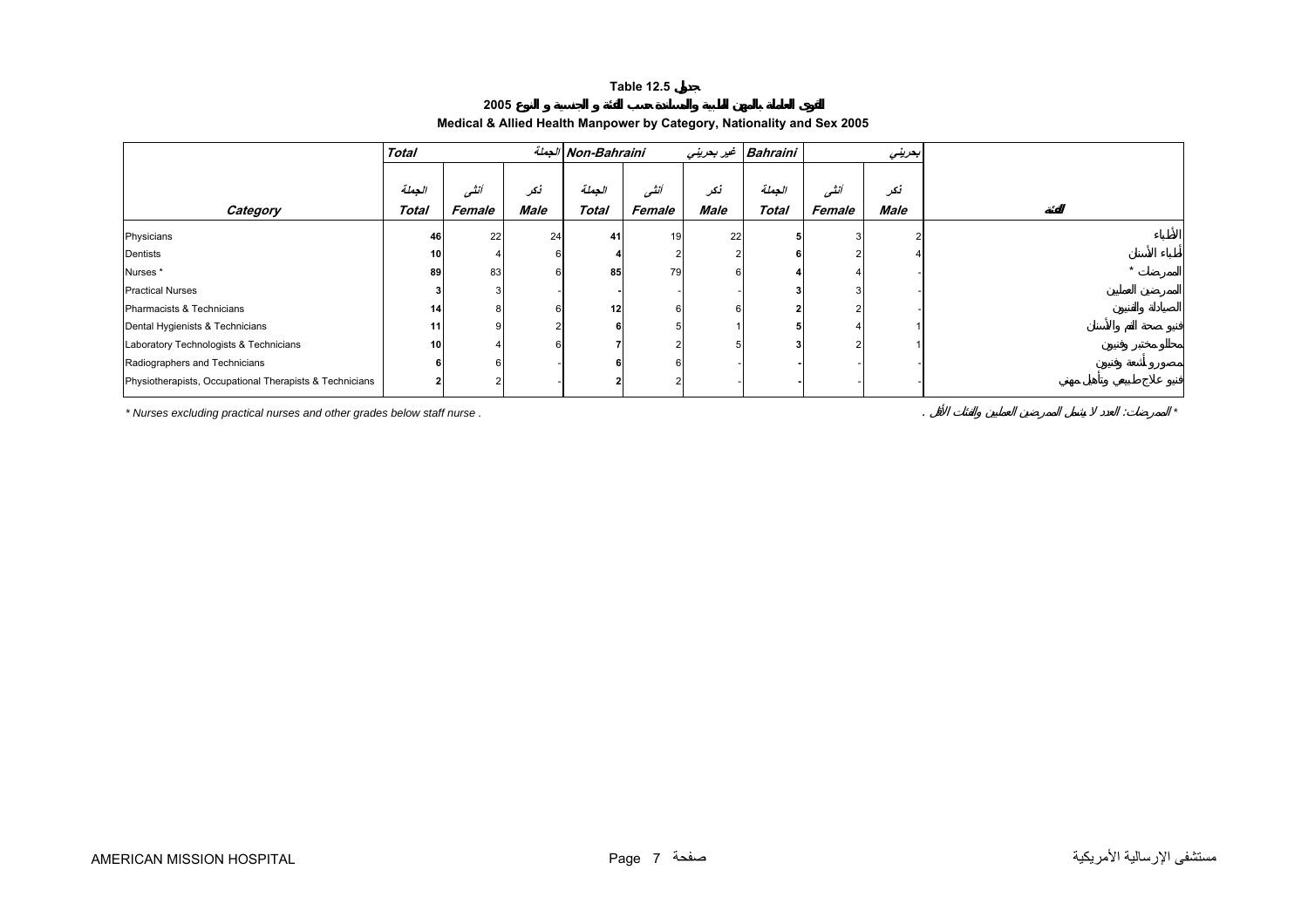**2005**

## **Births by Nationality and Type of Delivery 2005**

<span id="page-6-0"></span>

|                           |               |               |                   | <b>Live Births</b>   |               |                      |                |  |
|---------------------------|---------------|---------------|-------------------|----------------------|---------------|----------------------|----------------|--|
| <b>Births</b>             |               |               |                   | <b>Premature</b>     |               | <b>Full Term</b>     |                |  |
|                           |               |               |                   |                      |               |                      |                |  |
| Nationality / type        | <b>Total</b>  | <b>Still</b>  | <b>Total Live</b> | <b>Congenital</b>    | <b>Normal</b> | Congenital           | <b>Normal</b>  |  |
| of delivery               | <b>Births</b> | <b>Births</b> | <b>Births</b>     | <b>Abnormalities</b> |               | <b>Abnormalities</b> |                |  |
| <b>Bahraini</b>           |               |               |                   |                      |               |                      |                |  |
| Normal Delivery           |               |               |                   |                      |               |                      |                |  |
| Vertex                    | $122$         |               | 121               | 1                    | 7             | 2                    | 111            |  |
| <b>Breech</b>             | 1             |               |                   |                      |               |                      |                |  |
|                           |               |               |                   |                      |               |                      |                |  |
| <b>Assisted Delivery</b>  |               |               |                   |                      |               |                      |                |  |
| Vacuum                    | 21            |               | 21                |                      |               |                      | 20             |  |
| Forceps                   | $\mathbf{2}$  |               | 2                 |                      |               |                      | 2              |  |
| Caesarian section         | 61            |               | 61                |                      |               |                      | 60             |  |
|                           |               |               |                   |                      |               |                      |                |  |
| <b>Total Bahraini</b>     | 207           |               | 206               |                      | 8             | 3                    | 194            |  |
| Non-Bahraini              |               |               |                   |                      |               |                      |                |  |
| Normal Delivery           |               |               |                   |                      |               |                      |                |  |
| Vertex                    | 142           |               | 141               |                      | 10            | 3                    | 128            |  |
| Breech                    | $\mathbf{2}$  |               |                   |                      |               |                      | $\overline{2}$ |  |
|                           |               |               |                   |                      |               |                      |                |  |
| <b>Assisted Delivery</b>  |               |               |                   |                      |               |                      |                |  |
| Vacuum                    | 26            |               | 26                |                      |               |                      | 24             |  |
| Forceps                   | $\mathbf{2}$  |               | 2                 |                      |               |                      | $\overline{2}$ |  |
| Caesarian section         | 72            |               | 72                |                      |               |                      | 70             |  |
| <b>Total Non-Bahraini</b> | 244           |               | 243               |                      | 12            | 5                    | 226            |  |
|                           |               |               |                   |                      |               |                      |                |  |
| <b>Total</b>              | 451           | $\mathbf 2$   | 449               | 1                    | 20            | 8                    | 420            |  |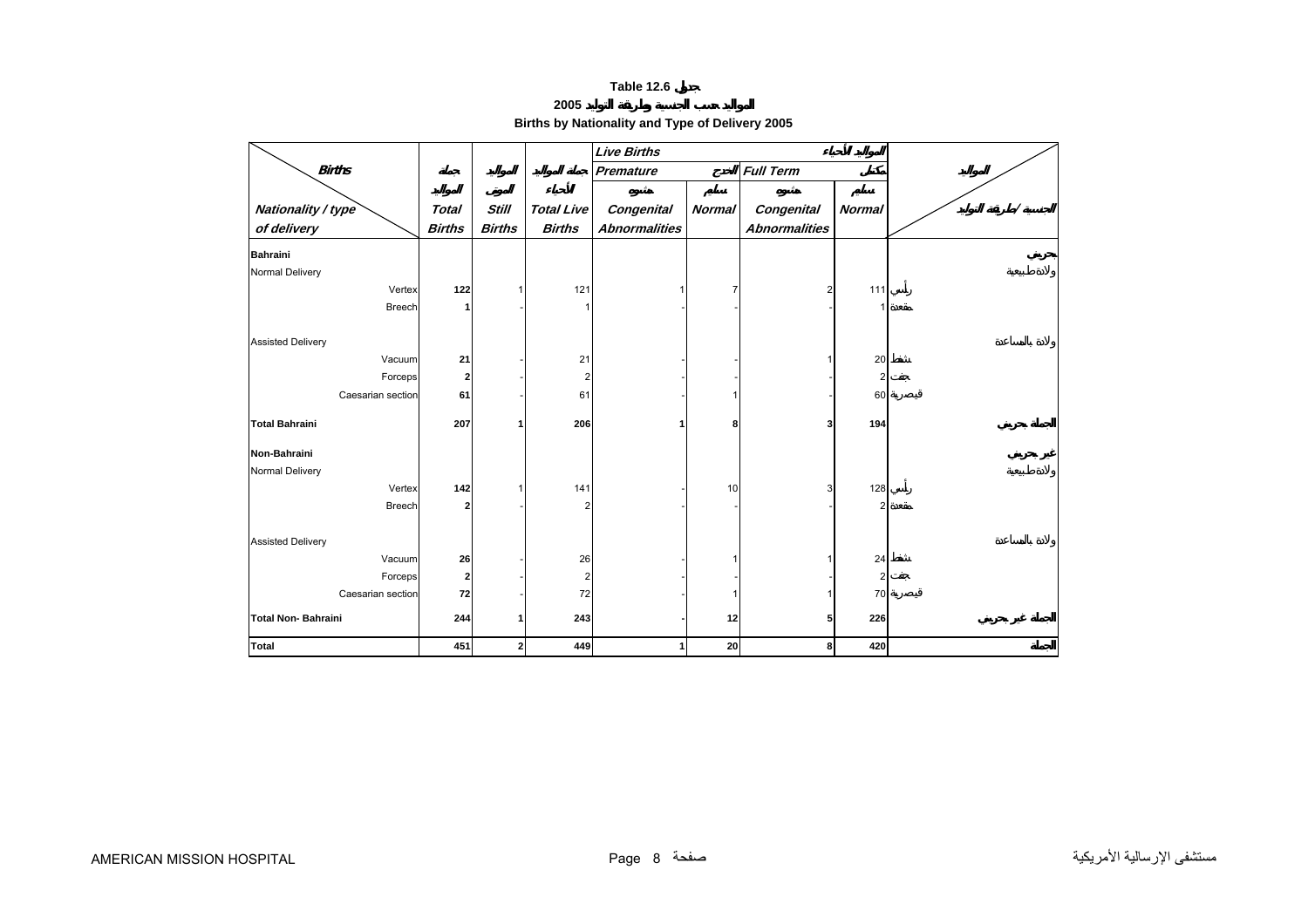## **جدول 12.7 Table الإجراءات الجراحية الكبيرة والصغيرة<sup>2005</sup> Major and Minor Operations 2005**

<span id="page-7-0"></span>

|                        | Procedure Type |       |              |         |
|------------------------|----------------|-------|--------------|---------|
| <b>Department</b>      | <b>Total</b>   | Minor | <b>Major</b> |         |
|                        |                |       |              |         |
| General Surgery        | 1,469          | 1,353 | 116          |         |
| Orthopedics            | 56             | 37    | 19           |         |
| Urology                |                |       |              |         |
| <b>Plastic Surgery</b> | 30             |       | 23           |         |
| Paediatrics*           |                |       |              | $\star$ |
| Ear, Nose & Throat     | 216            | 35    | 181          |         |
| Opthalmology           | 23             | 5     | 18           |         |
| Gynecology             | 240            | 193   | 47           |         |
| Obstetrics             | 139            | 3     | 136          |         |
| Dental                 | 51             | 7     | 44           |         |
| Endoscopies            | 69             | 69    |              |         |
| Total                  | 2,293          | 1,709 | 584          |         |

*\* Paediatrics data was included with other departments.* . *\**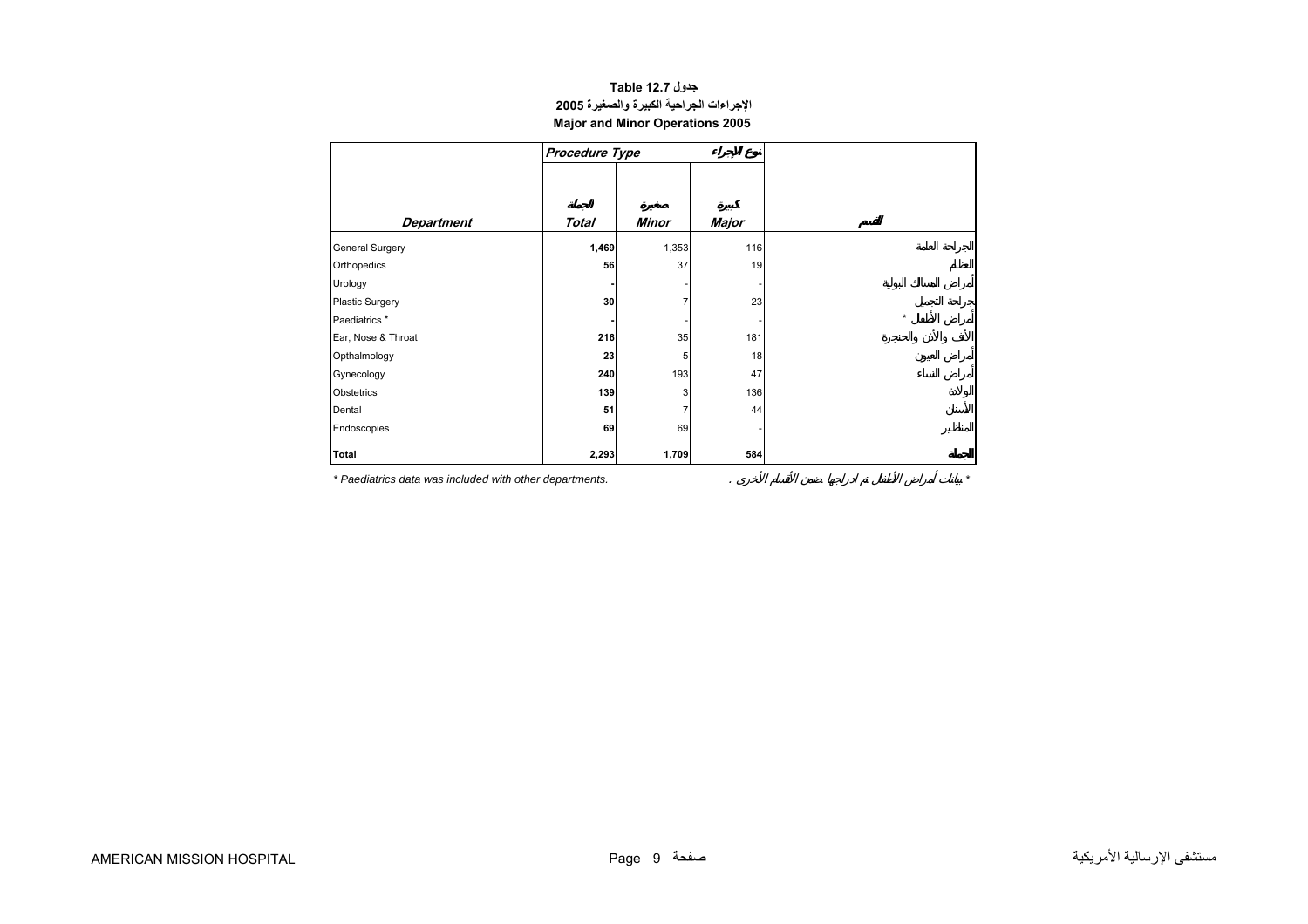## **جدول 12.8 Table أيام المراضة قبل وبعد الإجراء الجراحي حسب القسم العلاجي عند الخروج 2001 - 2005 Pre and Post Operation Days by Discharged Department 2001 - 2005**

<span id="page-8-0"></span>

| <b>Department</b>       | 2005 | 2004 | 2003 | 2002 | 2001 | القسد |
|-------------------------|------|------|------|------|------|-------|
|                         |      |      |      |      |      |       |
| Medical                 | 276  | 578  | 503  | 386  | 358  |       |
| Surgery                 | 436  | 136  | 141  | 415  | 326  |       |
| Opthalmology            |      | 20   |      |      | 3    |       |
| Ear, Nose & Throat      | 221  | 138  | 212  | 204  | 227  |       |
| Dental                  | 35   |      |      |      | 5    |       |
| Paediatrics             | 300  | 195  | 244  | 381  | 319  |       |
| Orthopedics & Fracture  | 63   |      |      |      | 35   |       |
| Plastic Surgery & Burns | 18   |      |      |      | 24   |       |
| Obstetrics/Gynecology   | 939  | 757  | 554  | 752  | 735  |       |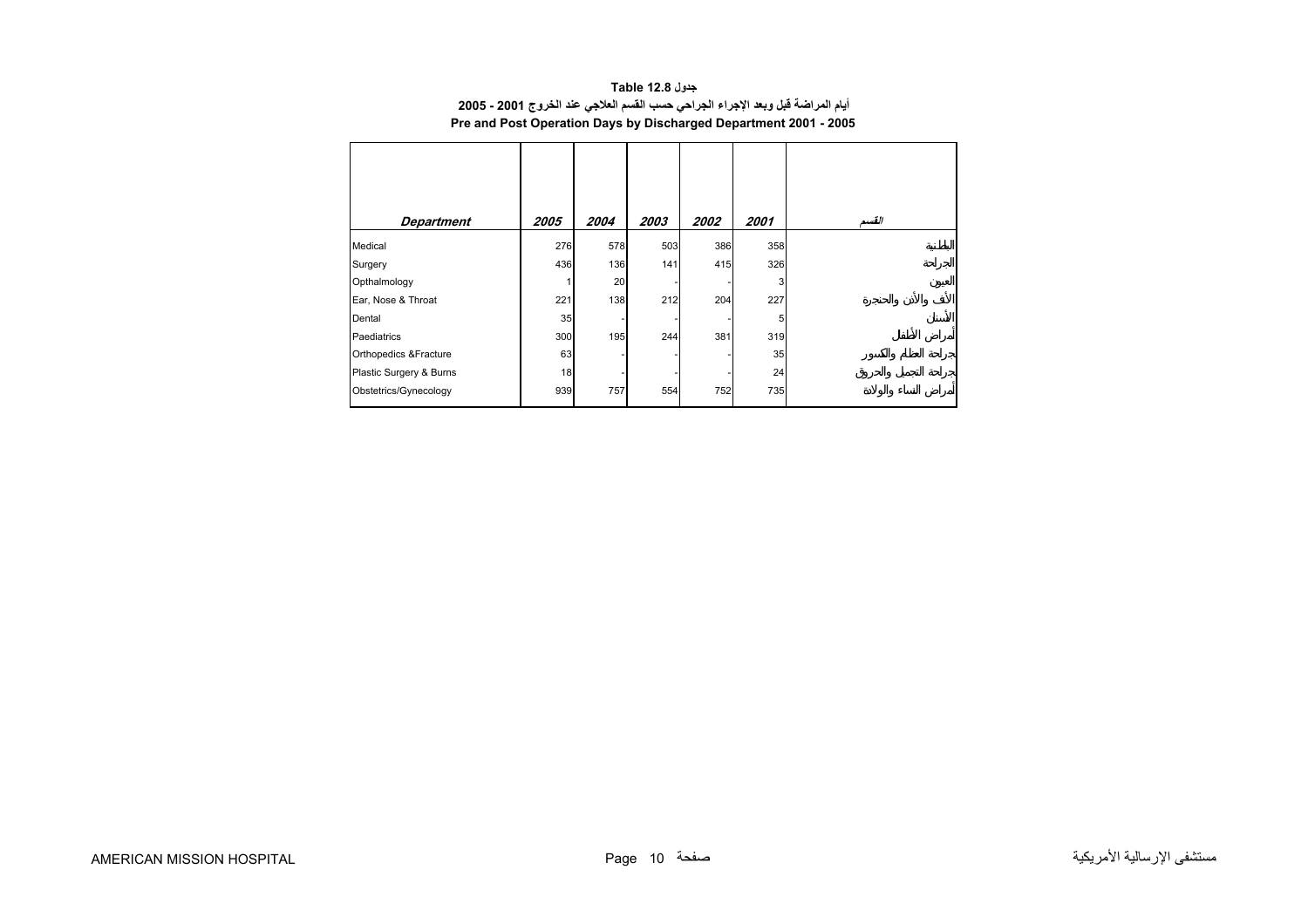<span id="page-9-0"></span>

|                          | <b>Total</b> |        |             | Non-Bahraini |        |        | <b>Bahraini</b> |        |             |  |
|--------------------------|--------------|--------|-------------|--------------|--------|--------|-----------------|--------|-------------|--|
|                          |              |        |             |              |        |        |                 |        |             |  |
|                          |              |        |             |              |        |        |                 |        |             |  |
| <b>Type of Treatment</b> | Total        | Female | <b>Male</b> | Total        | Female | Male   | Total           | Female | <b>Male</b> |  |
| General treatment        | 17,366       | 8,594  | 8,772       | 11,909       | 5,682  | 6,227  | 5,457           | 2,912  | 2,545       |  |
| Gum treatment            | 5,148        | 2,541  | 2,607       | 3,407        | 1,674  | 1,733  | 1,741           | 867    | 874         |  |
| Nerve                    | 1,239        | 585    | 654         | 757          | 330    | 427    | 482             | 255    | 227         |  |
| Surgical treatment       | 446          | 206    | 240         | 292          | 128    | 164    | 154             | 78     | 76          |  |
| Filling                  | 4,939        | 2,554  | 2,385       | 3,293        | 1,664  | 1,629  | 1,646           | 890    | 756         |  |
| Extraction               | 1,451        | 805    | 646         | 864          | 452    | 412    | 587             | 353    | 234         |  |
| Denture                  | 126          | 82     | 44          | 96           | 56     | 40     | 30              | 26     | 4           |  |
| Other                    | 7,477        | 3,861  | 3,616       | 4,761        | 2,349  | 2,412  | 2,716           | 1,512  | 1,204       |  |
| Total                    | 38,192       | 19,228 | 18,964      | 25,379       | 12,335 | 13,044 | 12,813          | 6,893  | 5,920       |  |

## **جدول 12.9 Table علاج الأسنان حسب نوع العلاج والجنسية والنوع<sup>2005</sup> Dental Treatment by Type of Treatment, Nationality and Sex 2005**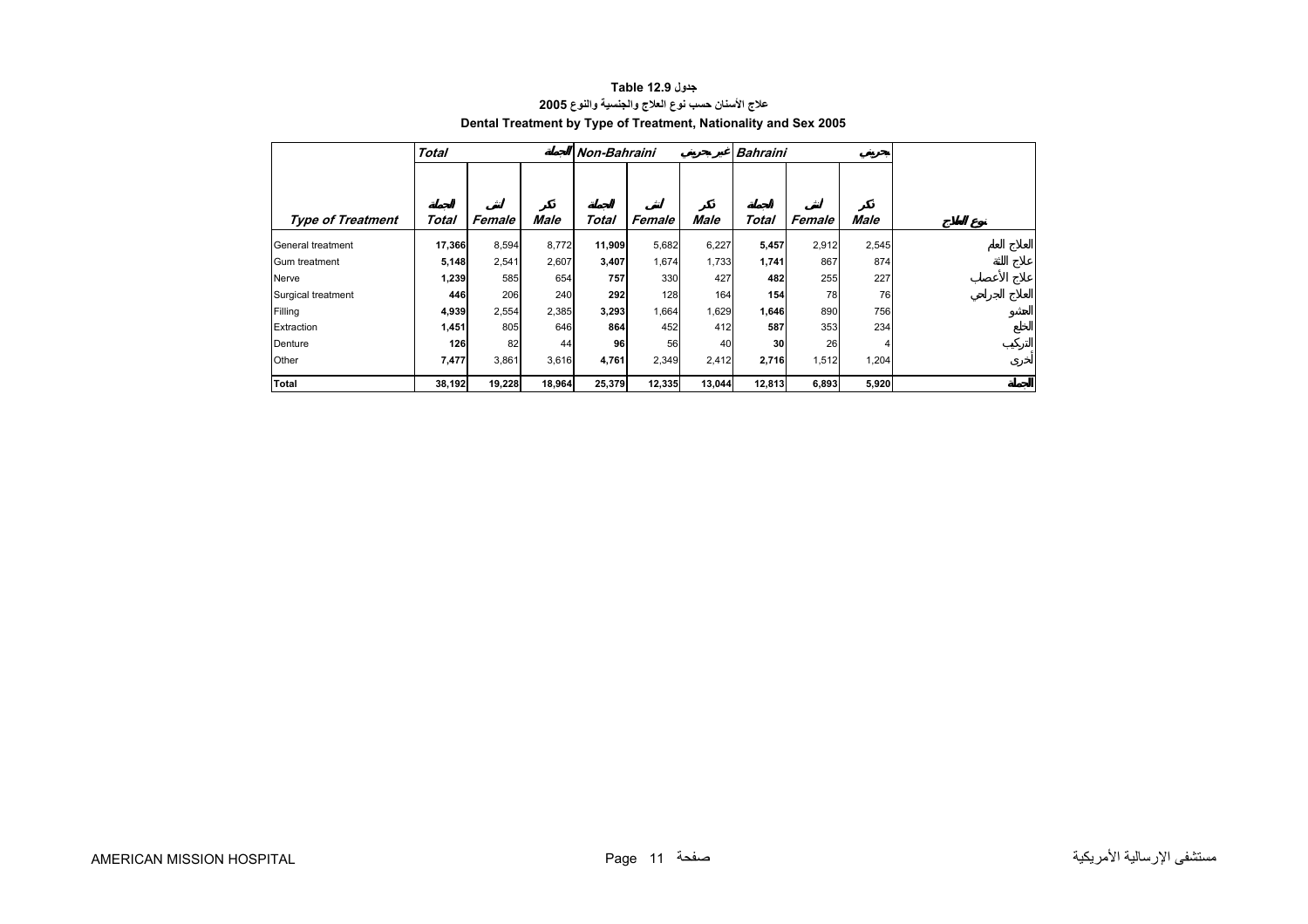## **جدول 12.10 Table التطعيمات حسب نوع التطعيم وفئات العمر والجنسية<sup>2005</sup> Immunization by Type of Vaccine, Age Groups and Nationality 2005**

<span id="page-10-0"></span>

|       | <b>Total</b>    |                 |       | $2 - 5$ years |                   |              | $1 - 2$ years   |                 |                | Below 1 year             |           |                            |                 |  |
|-------|-----------------|-----------------|-------|---------------|-------------------|--------------|-----------------|-----------------|----------------|--------------------------|-----------|----------------------------|-----------------|--|
|       |                 |                 |       |               |                   |              |                 |                 |                |                          |           |                            |                 |  |
|       | Non-            |                 |       | Non-          |                   |              | Non-            |                 |                | Non-                     |           |                            | Type of vaccine |  |
| Total | <b>Bahraini</b> | <b>Bahraini</b> | Total |               | Bahraini Bahraini | <b>Total</b> | <b>Bahraini</b> | <b>Bahraini</b> | <b>Total</b>   | <b>Bahraini</b> Bahraini |           |                            |                 |  |
|       |                 |                 |       |               |                   |              |                 |                 |                |                          |           |                            |                 |  |
|       |                 |                 |       |               |                   |              |                 |                 |                |                          |           | <b>Hepatitis B/DPT/HIB</b> | 1()             |  |
|       |                 |                 |       |               |                   |              |                 |                 |                |                          |           |                            | ( )             |  |
| 992   | 724             | 268             | 9     | 9             |                   | 3            |                 | $\overline{2}$  | 980            | 714                      | 266       | Dose 1                     |                 |  |
| 838   | 644             | 194             | 17    | 12            |                   | 29           | 22              |                 | 792            | 610                      | 182       | Dose 2                     |                 |  |
| 870   | 681             | 189             | 8     | 6             |                   |              |                 |                 | 861            | 675                      | 186       | Dose 3                     |                 |  |
| 659   | 537             | 122             | 41    | 22            | 19                | 599          | 496             | 103             | 19             | 19                       | <b>NA</b> | Booster 1 dose             |                 |  |
| 156   | 122             | 34              | 156   | 122           | 34                |              |                 |                 | <b>NA</b>      | <b>NA</b>                | <b>NA</b> | Booster 2 dose             |                 |  |
|       |                 |                 |       |               |                   |              |                 |                 |                |                          |           |                            |                 |  |
|       |                 |                 |       |               |                   |              |                 |                 |                |                          |           | Poliomyelitis              |                 |  |
| 353   | 256             | 97              |       |               |                   |              |                 |                 | 351            | 254                      | 97        | Dose 1                     |                 |  |
| 315   | 240             | 75              |       | 3             |                   |              |                 | 2               | 308            | 235                      | 73        | Dose 2                     |                 |  |
| 312   | 242             | 70              |       | 3             |                   | 20           | 19              |                 | 289            | 220                      | 69        | Dose 3                     |                 |  |
| 264   | 211             | 53              | 33    | 24            |                   | 229          | 187             | 42              | $\overline{2}$ |                          |           | Booster 1 dose             |                 |  |
| 154   | 120             | 34              | 154   | 120           | 34                | <b>NA</b>    | <b>NA</b>       | <b>NA</b>       | <b>NA</b>      | <b>NA</b>                | <b>NA</b> | Booster 2 dose             |                 |  |
|       |                 |                 |       |               |                   |              |                 |                 |                |                          |           |                            |                 |  |
|       |                 |                 |       |               |                   |              |                 |                 |                |                          |           | Mumps, Measles, Rubella    |                 |  |
| 343   | 283             | 60              | 68    | 61            | $\overline{7}$    | 271          | 219             | 52              |                | 3                        |           | Dose 1                     |                 |  |
| 209   | 170             | 39              | 204   | 165           | 39                | 5            |                 |                 | <b>NA</b>      | <b>NA</b>                | <b>NA</b> | Dose 2                     |                 |  |
|       |                 |                 |       |               |                   |              |                 |                 |                |                          |           |                            |                 |  |

*NA (Not Applicable).*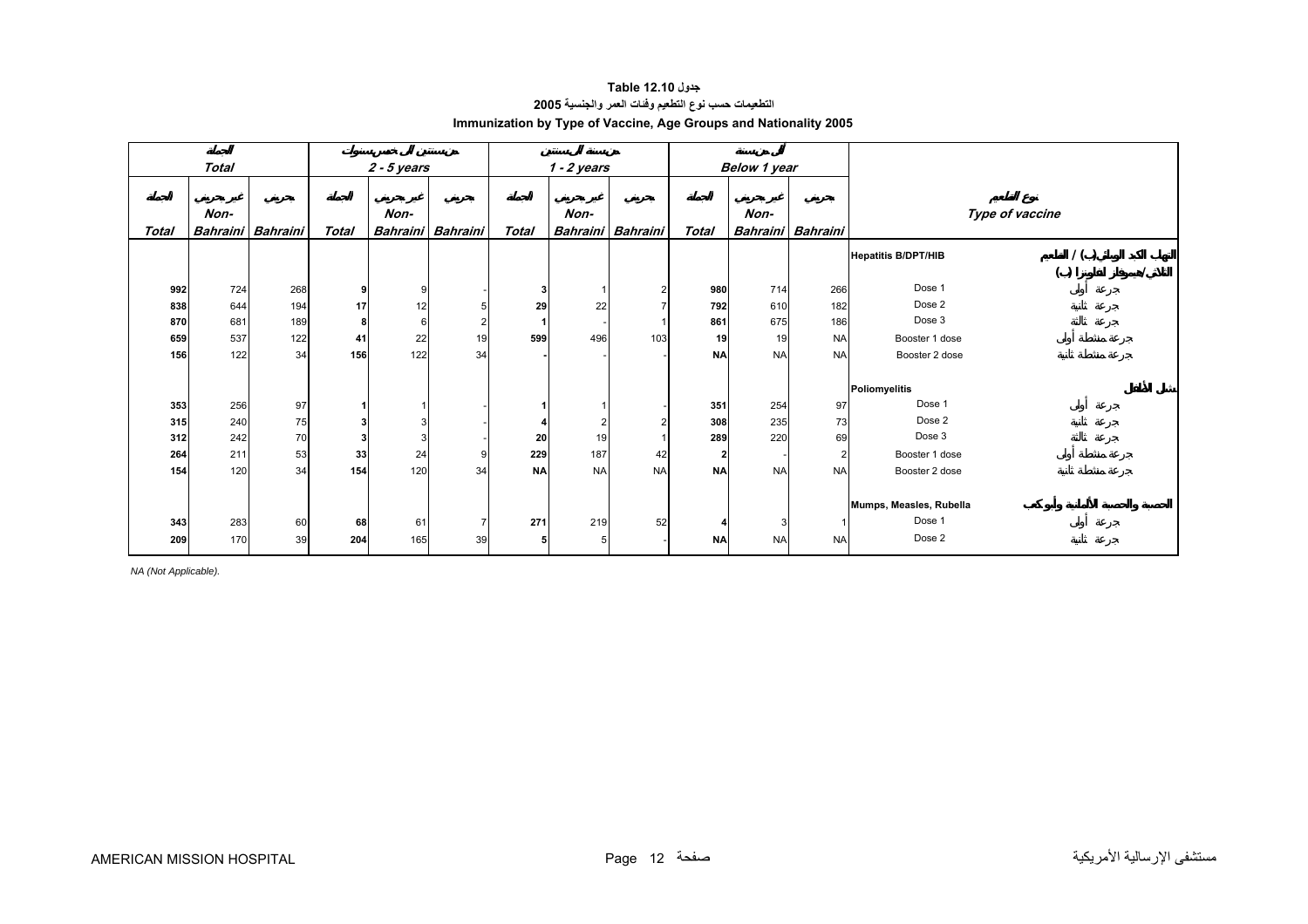## **جدول 12.11 Table الفحوصات المختبرية 2001 - 2005 Laboratory Tests 2001 - 2005**

<span id="page-11-0"></span>

| Type of Test                | 2005    | 2004    | 2003    | <i><b>2002</b></i> | 2001    |
|-----------------------------|---------|---------|---------|--------------------|---------|
| Clinical chemistry of blood | 75,495  | 66,888  | 64,049  | 62,786             | 57,119  |
| Microbiology                | 9,849   | 9,780   | 13,869  | 14,984             | 15,100  |
| Serology & immunology       | 19,634  | 18,685  | 24,645  | 26,523             | 23,340  |
| Mycology & parasitology     | 8,233   | 7,268   | 8,961   | 10,781             | 11,843  |
| Hematology                  | 76,456  | 74,927  | 23,204  | 24,197             | 22,319  |
| Other laboratory tests      | 3,848   | 3,149   | 3,093   | 53,568             | 3,667   |
| <b>Total</b>                | 193,515 | 180,697 | 137,821 | 192,839            | 133,388 |

## **إجراءات الأشعة 2001 - 2005 Radiology Procedures 2001 - 2005 جدول 12.12 Table**

| <b>Type of Procedure</b>                                       | 2005          | 2004          | 2003          | 2002          | 2001          |  |
|----------------------------------------------------------------|---------------|---------------|---------------|---------------|---------------|--|
| Plain & general radiography<br>Radiography with contrast media | 13,733<br>197 | 13,319<br>214 | 14,032<br>283 | 14,451<br>306 | 14,741<br>305 |  |
| Total                                                          | 13,930        | 13,533        | 14,315        | 14,757        | 15,046        |  |